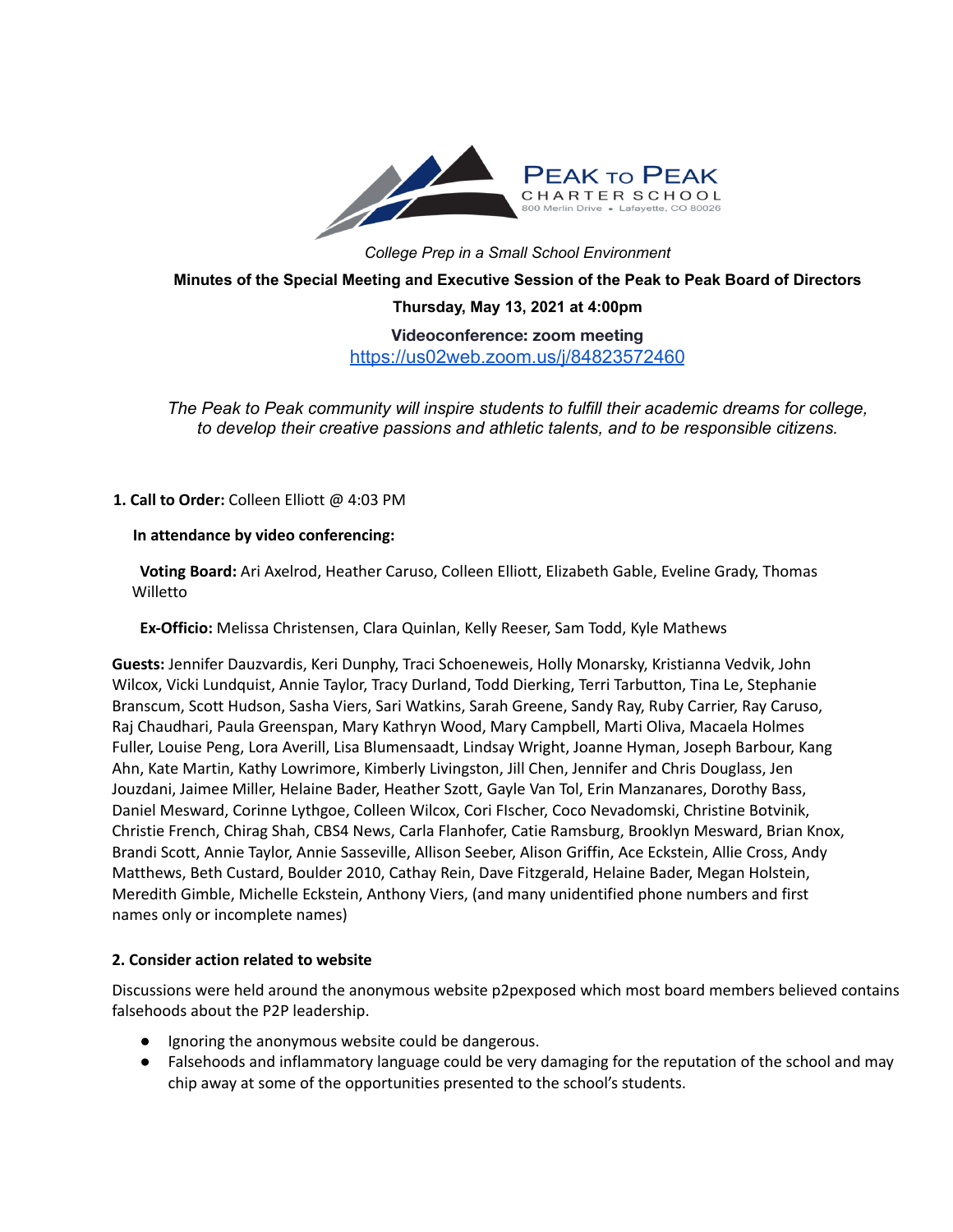- Board members expressed anger about the website as some believed it's content to be slanderous.
- It was shared that p2pexposed.truthaboutrayhelm.com is connected to the p2pexposed website and that there is a link to Mr. Ari Axelrod.
- Board members wanted to know if Mr. Ari Axelrod is the author of the website or in any way associated with the website as there is a strong indication based on urls that this is the case.
- Mr. Ari Axelrod denied being associated with the website in any way and assured the rest of the board that he had not contributed to its content.
- Negative publicity puts students at great risk, especially those who are in a crucial phase of college admissions. It's unconscionable to put our student's future at risk.
- Board members expressed that the gravity of the anonymous website is undeniable. Especially at the tailend of a very difficult pandemic year.
- We are a school of choice.
- Board needs to have a red line when it comes to abusive behavior.

# **3. Executive session - legal session related to website**

Colleen Elliott shared her belief that Mr. Axelrod is somehow associated with the anonymous website. She asked him to recuse himself from the upcoming executive session based on conflict of interest.

Barry Arrington explained that a board president cannot exclude a fellow board member from an executive session. That decision lies with board members individually.

Ari Axelrod said that he would go ahead and recuse himself from the executive session.

There was a discussion around Sunshine laws.

Barry Arrington informed the board of directors that a conversation, a text exchange or a forwarded email between two board members does not constitute a meeting. It is also not considered a meeting if one board member talks to another board member and then again another board member separately on the same subject.

# Motion to go into executive session per C.R.S. & 24-6-402(4)(h) (Colorado Revised Statutes, title 24, Article 6, 402, **4 h) for the purpose of a legal session to discuss the website at hand, by Colleen Elliott**

### **Second: Thomas Willetto**

#### **Motion was approved: 5-1-0 at 4:34pm**

| Yay                                                                                                                         | <b>Abstain</b>     | Nay                      |
|-----------------------------------------------------------------------------------------------------------------------------|--------------------|--------------------------|
| <b>Heather Caruso</b><br><b>Colleen Elliott</b><br><b>Elizabeth Gable</b><br><b>Eveline Grady</b><br><b>Thomas Willetto</b> | <b>Ari Axelrod</b> | $\overline{\phantom{0}}$ |

The executive session started at 4:34pm and concluded at 5:11 pm when the board resolved back into it's special session. (Legal counsel Barry Arrington has submitted a certificate that the executive session of the Peak to Peak board of directors from May 13 2021 constituted a privileged attorney-client communication.)